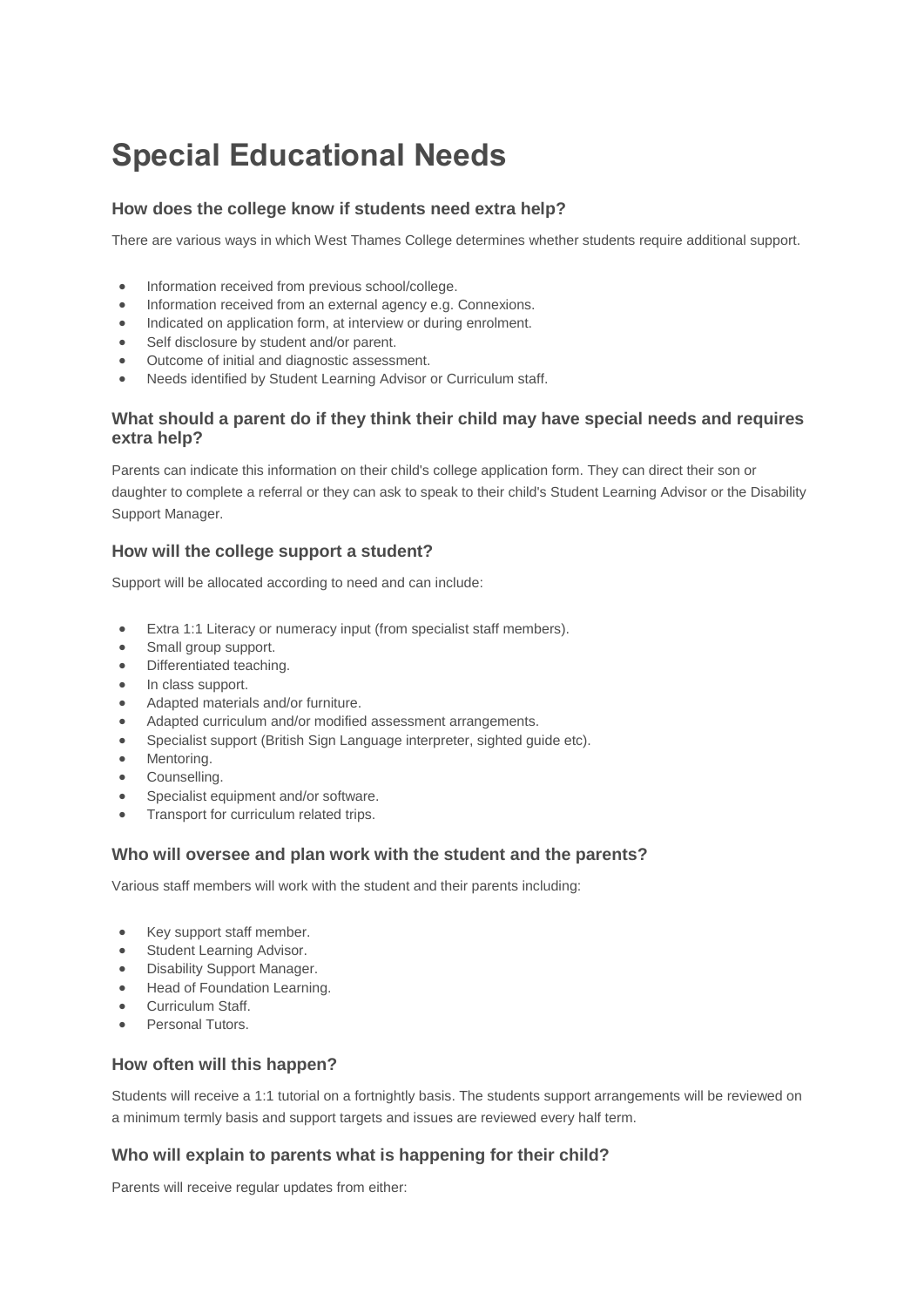- Student Learning Advisor/Student Support Assistant and/or Disability Support Manager as appropriate.
- Curriculum staff/personal tutor.
- Course leaders.

#### **How will the curriculum be matched to a student's needs?**

- Extension to the length of time over which the qualification can be completed where appropriate.
- Differentiated learning.
- Flexible units to allow students to work at their own level and pace.
- Appropriate teaching methods matched to individual learning styles e.g. symbols.

## **What is the colleges approach to differentiation?**

Differentiation is embedded in all classes. Support staff have a remit to create differentiated materials. Differentiation forms part of the college focus in scheme of work and lesson planning as well as being a focus of the observation process.

## **How will both the college and parent know how a student is progressing?**

The student's progress is reviewed regularly. Targets are set and reviewed termly and 'soft' targets are set and reviewed on an ongoing basis throughout the year.

Information is shared with parents at twice yearly parent evenings which take place in October and March.

## **How will the college support parents to help with their child's learning?**

Parents evenings keep parents/carers informed regarding the progress of their child. Any concerns regarding attendance, punctuality and/or performance are raised directly with parents of students aged 16-18. Regular liaison with external agencies is also provided.

#### **When will parents be able to discuss their child's progress with the college?**

There are two parents' evenings each year in October and March. Parents can also speak directly with the Disability Support Manager, the Head of Foundation Learning and/or support staff at any time.

## **What support will there be for a student's overall well-being including pastoral, medical and social support both in and out of college?**

The college has a specialist safeguarding staff team as well as a counsellor who is available to all students. Supported students are assigned a key support worker as well as having a Student Learning Advisor. Both these members of staff have oversight of a student's wellbeing.

There are a number of members of staff, both support staff and curriculum staff, who have specific medical training including on the use of epi pens and epilepsy medication. First aiders are available across the college.

The college periodically offers short courses/sessions on issues such as self-esteem and stress reduction etc.

The tutorial programme run by the college comprehensively addresses all aspects of personal and social development.

#### **What specialist services and expertise are available or accessed by the college?**

Specialist services are accessed on a need basis and include Educational Psychologists, British Sign Language interpreters, Communication Support Workers, Speech and Language Therapists, specialist note takers, Irlen screening.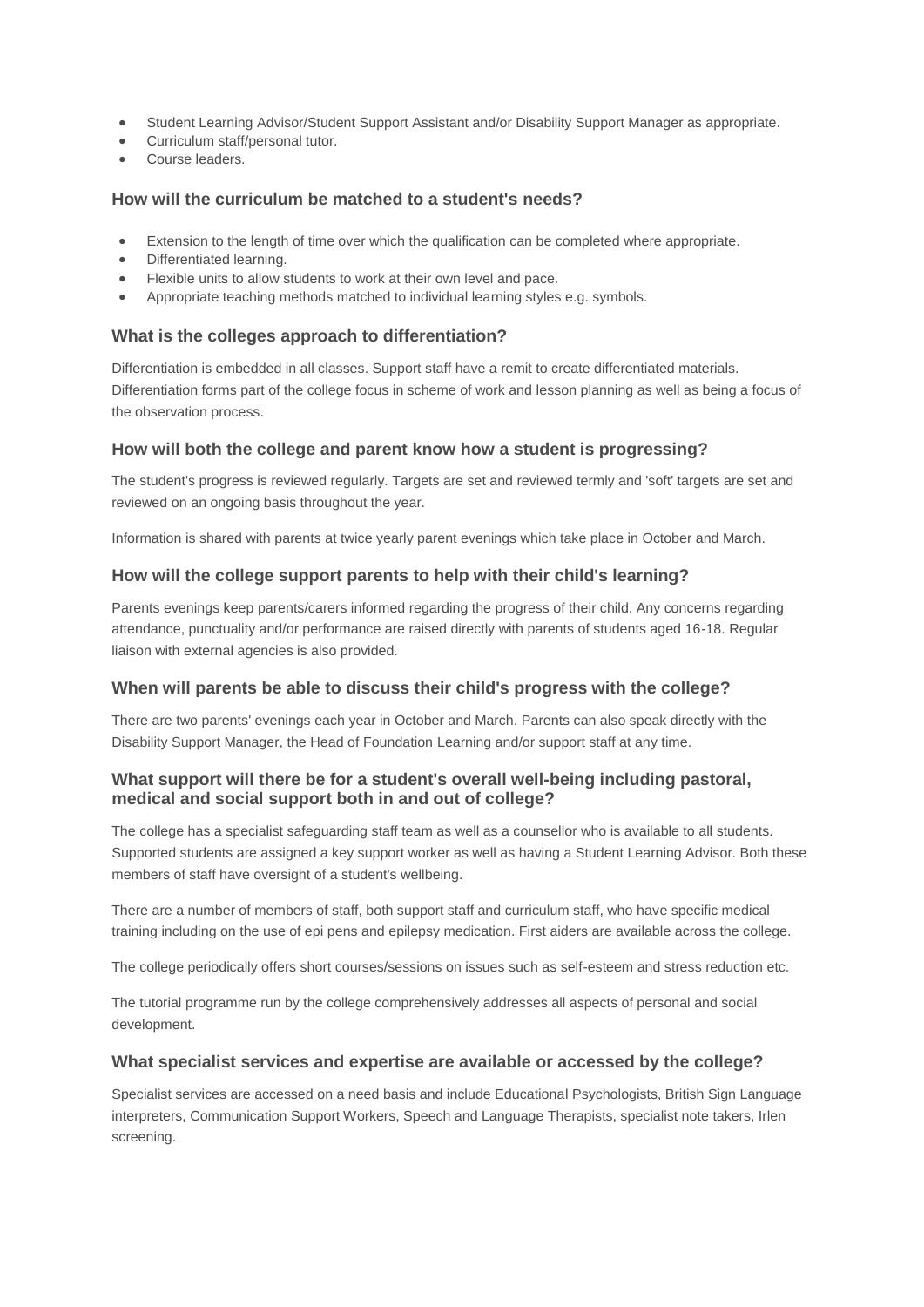Within the college, there are specialist dyslexia staff, specialist support staff, a counsellor, mentors and medically trained support workers.

## **What training will the staff supporting young people with special education needs have had or will receive?**

Staff working with special educational needs students have a large range of training between them in many different areas including autism, AD(H)D, mental health, dyslexia, dyspraxia, specific learning difficulties, supporting students in Literacy and numeracy within sessions, embedded Literacy and numeracy, manual handling, physical interventions etc. Further training is identified and offered as part of the overall policy on Core Professional Development.

## **How will students be included in activities outside the classroom including educational trips?**

All planning for external activities takes into account the range of needs and transport is provided where necessary. Buddies are assigned if appropriate and support/first aid staff are available to accompany students if required.

## **How accessible is the college environment?**

Very. The college is all very new and compliant with building regulations around disabled access. Where problems occur e.g. a lift breakdown, classes are relocated to ground floor or accessible areas.

## **How will the college prepare and support a student to join the college?**

All applicants are invited pre entry to come and discuss needs and negotiate support packages. Supported interviews are offered. Acclimatisation visits are held during the quiet summer period as well as taster sessions for some courses. Support during the induction period is historically very high to allow for a settling in period.

Transition meetings are common practice and college staff meet with previous or future settings on a regular basis. External agencies involved with the student will also contribute to this process. Records and background information are regularly exchanged (subject to consents).

## **How are college's resources allocated and matched to student's special educational needs?**

Support software is available college wide. A range of specialist furniture and equipment is available and allocated according to needs identified at interview/assessment. There is a dedicated equipment budget which is used to both anticipate and cater for students with additional needs.

## **How is the decision made about the type and amount of support a student will receive?**

All previous information available is collated and considered along with a comprehensive interview and assessment which involves external agencies, partners, parents/guardians and the student. Agreement will be reached during this process but all support packages are flexible and regularly reviewed.

## **How are parents involved in the college, and how can they become involved?**

Parents are invited to initial interviews and assessments. There are also opportunities to join college groups and attend coffee mornings for parents/carers.

#### **Who can parents contact for further information or to raise concerns?**